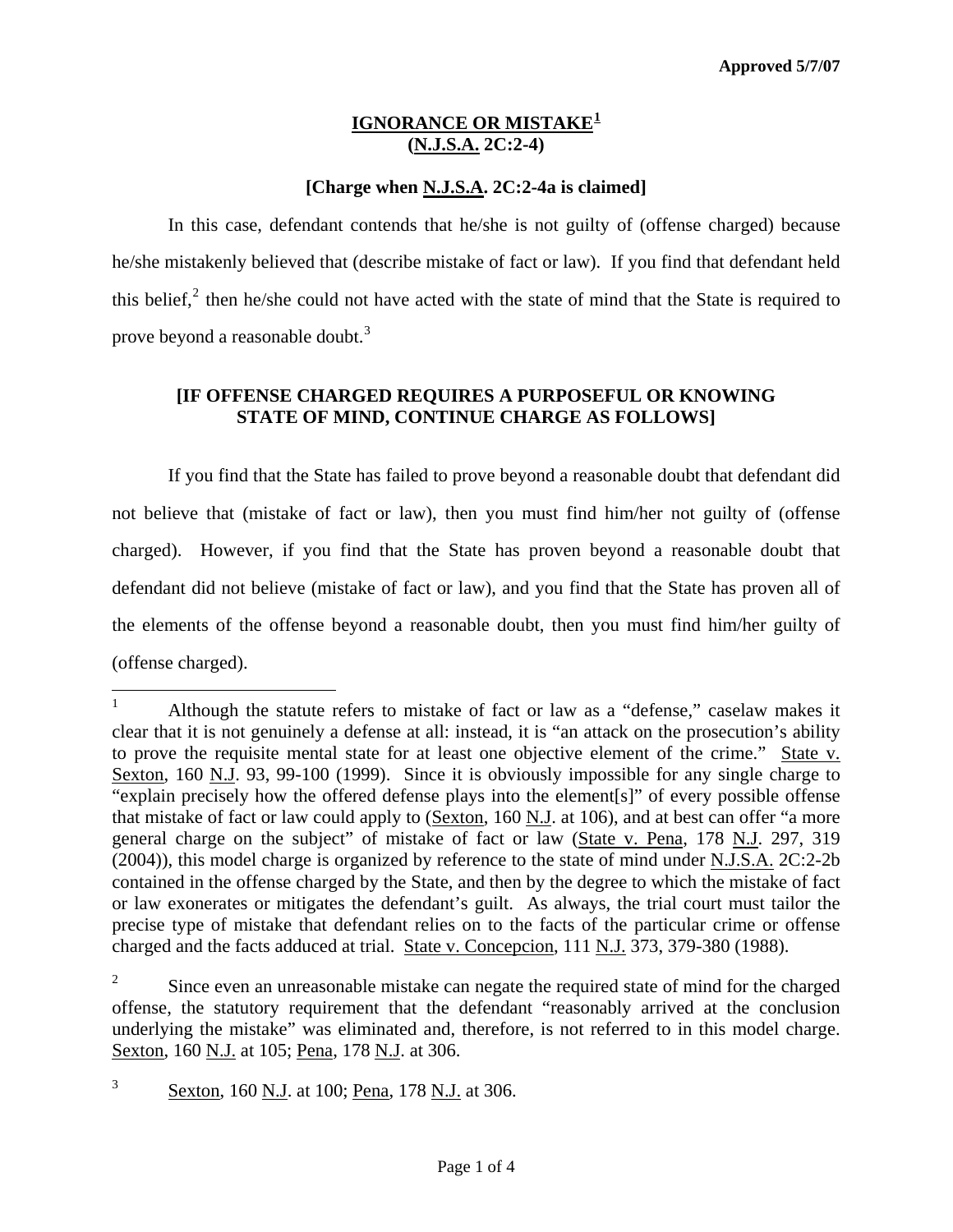# **[OFFENSE CHARGED REQUIRES A RECKLESS STATE OF MIND, CONTINUE CHARGE AS FOLLOWS]**

 If you find that the State has failed to prove beyond a reasonable doubt that defendant did not believe that (mistake of fact or law), or that he/she was reckless in forming that belief, as I have already defined that term for you, then you must find him/her not guilty of (offense charged). However, if you find that the State has proven beyond a reasonable doubt that defendant did not believe that (mistake of fact or law), or that he/she acted recklessly in forming that belief, and you find that the State has proven all of the elements of the offense beyond a reasonable doubt, then you must find defendant guilty of (offense charged).<sup>[4](#page-0-3)</sup>

#### **[IF DEFENDANT CLAIMS "INCOMPLETE MISTAKE-OF-FACT" PURSUANT TO N.J.S.A. 2C:2-4b, CHARGE AS FOLLOWS]**

In this case, defendant contends that he/she believed that (describe mistake of fact or law). If you find that defendant held this belief, then he/she would not be guilty of (offense charged). Instead, he/she would be guilty of (lesser offense),  $5$  the crime that he/she actually would have committed had the facts proven to be as he believed.<sup>[6](#page-1-1)</sup> The elements of the (lesser offense) are \_\_\_\_\_\_\_\_\_\_\_.

 If you find that the State has failed to prove beyond a reasonable doubt that defendant did not believe the (mistake of fact or law), then you must find defendant guilty of (lesser offense).

<span id="page-1-2"></span> $\overline{a}$ 

<sup>4</sup> In Sexton, 160 N.J. at 106, the Court gives an example of how the jury should be instructed on mistake of fact when reckless manslaughter is charged and the defendant contends that he mistakenly believed that the weapon he fired was not loaded.

<span id="page-1-0"></span><sup>5</sup> In Pena, 178 N.J. at 313, the Court found a legislative "intent to allow the imperfect mistake-of-fact defense to a defendant who commits one crime while believing himself to be committing another, non-lesser included, offense."

<span id="page-1-1"></span><sup>6</sup> Pena, 178 N.J. at 315.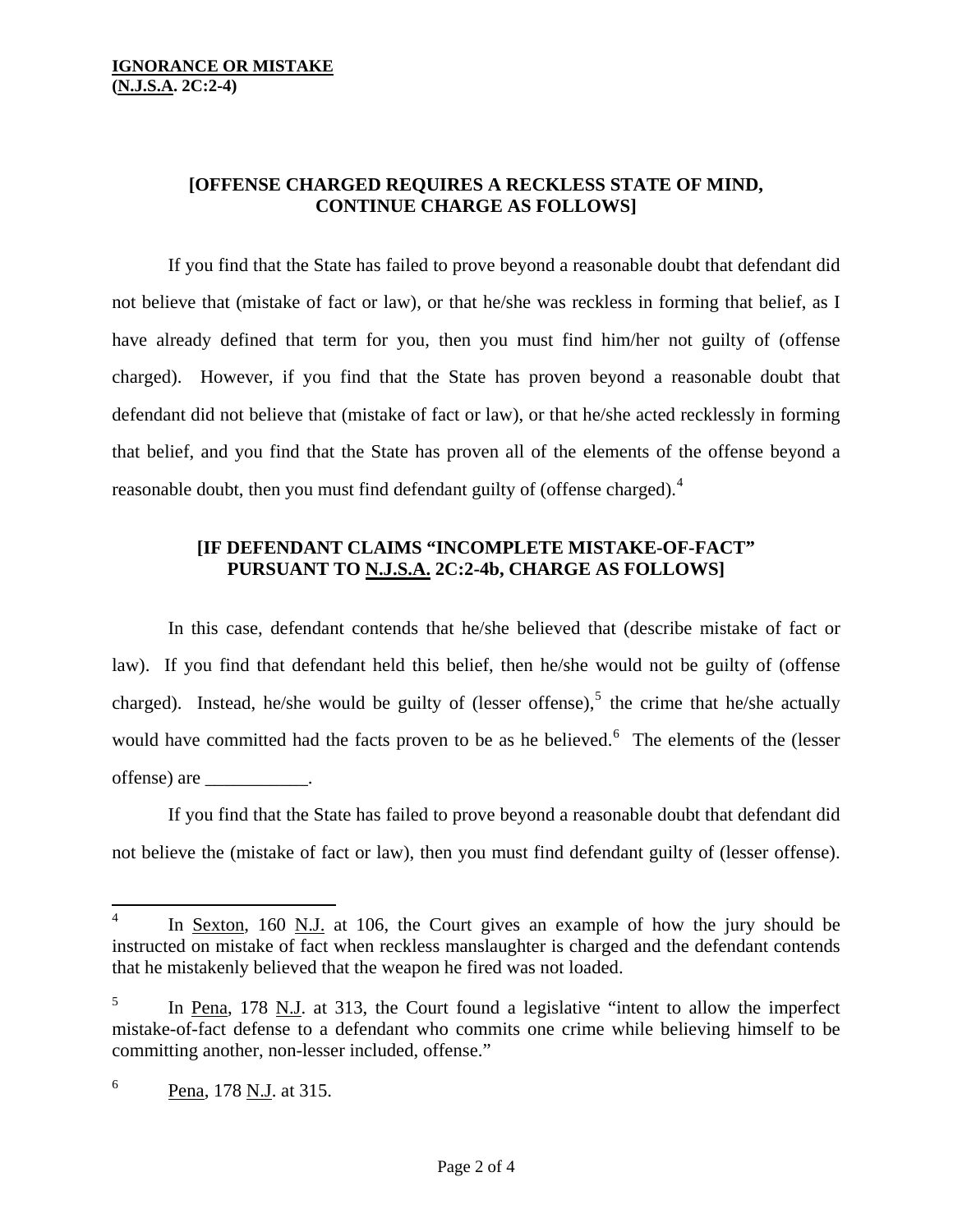However, if you find that the State has proven beyond a reasonable doubt that defendant did not believe that (mistake of fact or law), and you find that the State has proven all of the elements of the offense beyond a reasonable doubt, then you must find defendant guilty of (charged offense). $<sup>7</sup>$  $<sup>7</sup>$  $<sup>7</sup>$ </sup>

#### **[IF DEFENDANT CLAIMS THAT HE/SHE BELIEVED THAT HIS/HER CONDUCT DID NOT LEGALLY CONSTITUTE AN OFFENSE PURSUANT TO N.J.S.A. 2C:2-4c, CHARGE AS FOLLOWS]**

 In this case, defendant contends that he/she believed that his/her conduct was not illegal because (describe mistake of law).<sup>[8](#page-2-0)</sup> If you find that defendant held this belief under the circumstances I will discuss shortly, then you cannot find him/her guilty of (offense charged), because under these circumstances defendant could not have acted with the state of mind that the State is required to prove beyond a reasonable doubt before he/she can be convicted of (offense charged).

 In order for you to find that defendant's belief that his/her conduct was not illegal negates the state of mind required for (offense charged), defendant must convince you by clear and convincing evidence that (choose appropriate alternative):

 (1) The statute defining the offense is not known to the actor and has not been published or otherwise reasonably made available prior to the conduct alleged;  $9$  or

<sup>—&</sup>lt;br>7 In Pena, 178 N.J. at 319, the Court gives an example of how the jury should be instructed when he/she is charged with possession of CDS, but contends that he believed that he possessed stolen property other than CDS.

<span id="page-2-2"></span><span id="page-2-0"></span><sup>8</sup> In State v. Wikliff, 378 N.J. Super. 328, 335 (App. Div. 2005), the Court noted that the mistakes of law ordinarily cognizable under subsection a. will be "as to some external body of law which may destroy the mens rea for the crime charged" rather than "ignorance of the legal standard established by the statute...." The latter type of mistake is excusable only under the narrow exceptions spelled out in subsection c.

<span id="page-2-1"></span><sup>9</sup> N.J.S.A. 2C:2-4c(1).